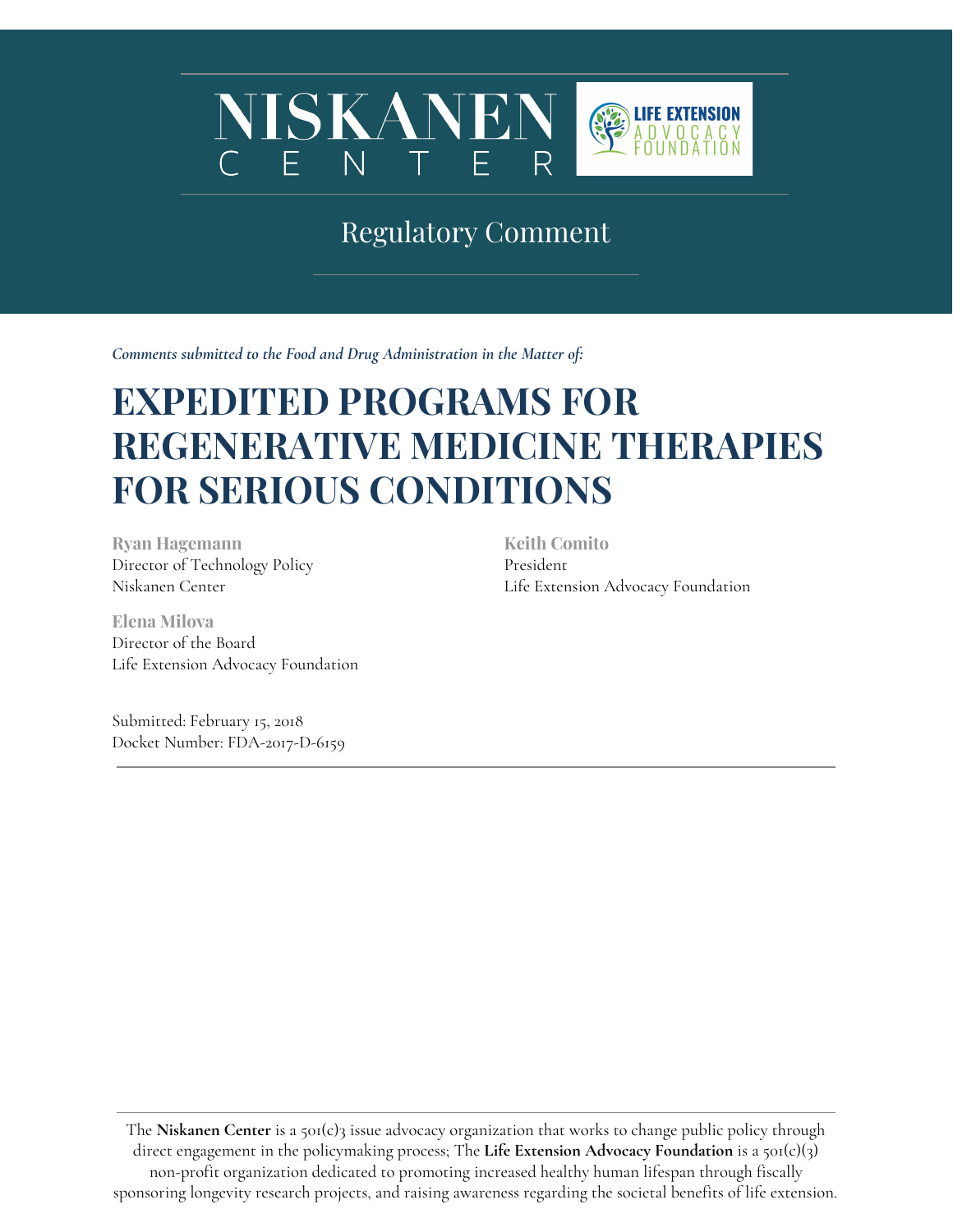### **INTRODUCTION**

With the advent of precision medicine treatments, advanced drugs and biologics manufacturing, the emerging application of advanced artificial intelligence analytics, and the coming age of genetic modification, the Food and Drug Administration's (FDA) "regenerative medicine advanced therapy" (RMAT) designation guidance is a timely and welcome addition to the agency's regulatory toolkit. Emerging technologies and advancements in the life sciences portend substantial changes to how we identify, research and ultimately treat a wide array of diseases and debilitating conditions. Thus, we welcome the FDA's RMAT guidance, and hope its new expedited approval process helps usher in an age of revolutionary regenerative treatments for many of the ailments that plague humanity.

While we are exceptionally supportive of the FDA's guidance, there are a number of areas we believe could be improved, including broader reforms to the standards by which new drugs and biologics are approved. We begin by pointing out a number of areas that could benefit from greater clarity, followed by two general recommendations that can help improve the RMAT designation in particular, and the FDA regulatory approval process more generally.

### **PART I: CLARIFYING UNCERTAINTIES**

#### **Gene Therapies under the Regenerative Medicine Framework**

Under section 3033 of the 21st Century Cures Act, a "regenerative medicine therapy" is unclearly defined, though it mentions that such therapies include, "cell therapy, therapeutic tissue engineering products, human cell and tissue products, and combination products using any such therapies or products," with exceptions 1 for select products regulated under the qualifying provisions of 21 C.F.R. 1271.10<sup>2</sup> and the regulations to control communicable diseases under the Public Health Service Act.<sup>3</sup> However, we are happy to see that the agency's RMAT guidance document clearly defines regenerative medicine therapies to include gene therapies:

As FDA interprets section  $506(g)$ , gene therapies, including genetically modified cells, that lead to a durable modification of cells or tissues may meet the definition of a regenerative medicine therapy. Additionally, a combination product (biologic-device, biologic-drug, or biologic-device-drug) can be eligible for RMAT designation when the biological product component provides the greatest contribution to the overall intended therapeutic effects of the combination product. 4

 $121$  U.S. Code § 356(g)(8).

<sup>&</sup>lt;sup>2</sup> 21 C.F.R. § 1271.10, [https://www.accessdata.fda.gov/scripts/cdrh/cfdocs/cfcfr/CFRSearch.cfm?fr=1271.10.](https://www.accessdata.fda.gov/scripts/cdrh/cfdocs/cfcfr/CFRSearch.cfm?fr=1271.10)

<sup>3</sup> 42 U.S.C. § 264, Regulations to control communicable diseases, [https://www.law.cornell.edu/uscode/text/42/264.](https://www.law.cornell.edu/uscode/text/42/264)

<sup>4</sup> *Expedited Programs for Regenerative Medicine Therapies for Serious Conditions*, Food and Drug Administration, Center for Biologics Evaluation and Research, Draft Guidance for Industry, November 2017, p. 2, [https://www.fda.gov/downloads/BiologicsBloodVaccines/GuidanceComplianceRegulatoryInformation/Guidances/Cellu](https://www.fda.gov/downloads/BiologicsBloodVaccines/GuidanceComplianceRegulatoryInformation/Guidances/CellularandGeneTherapy/UCM585414.pdf) [larandGeneTherapy/UCM585414.pdf](https://www.fda.gov/downloads/BiologicsBloodVaccines/GuidanceComplianceRegulatoryInformation/Guidances/CellularandGeneTherapy/UCM585414.pdf). (hereafter *Regenerative Medicine Therapies Guidance*)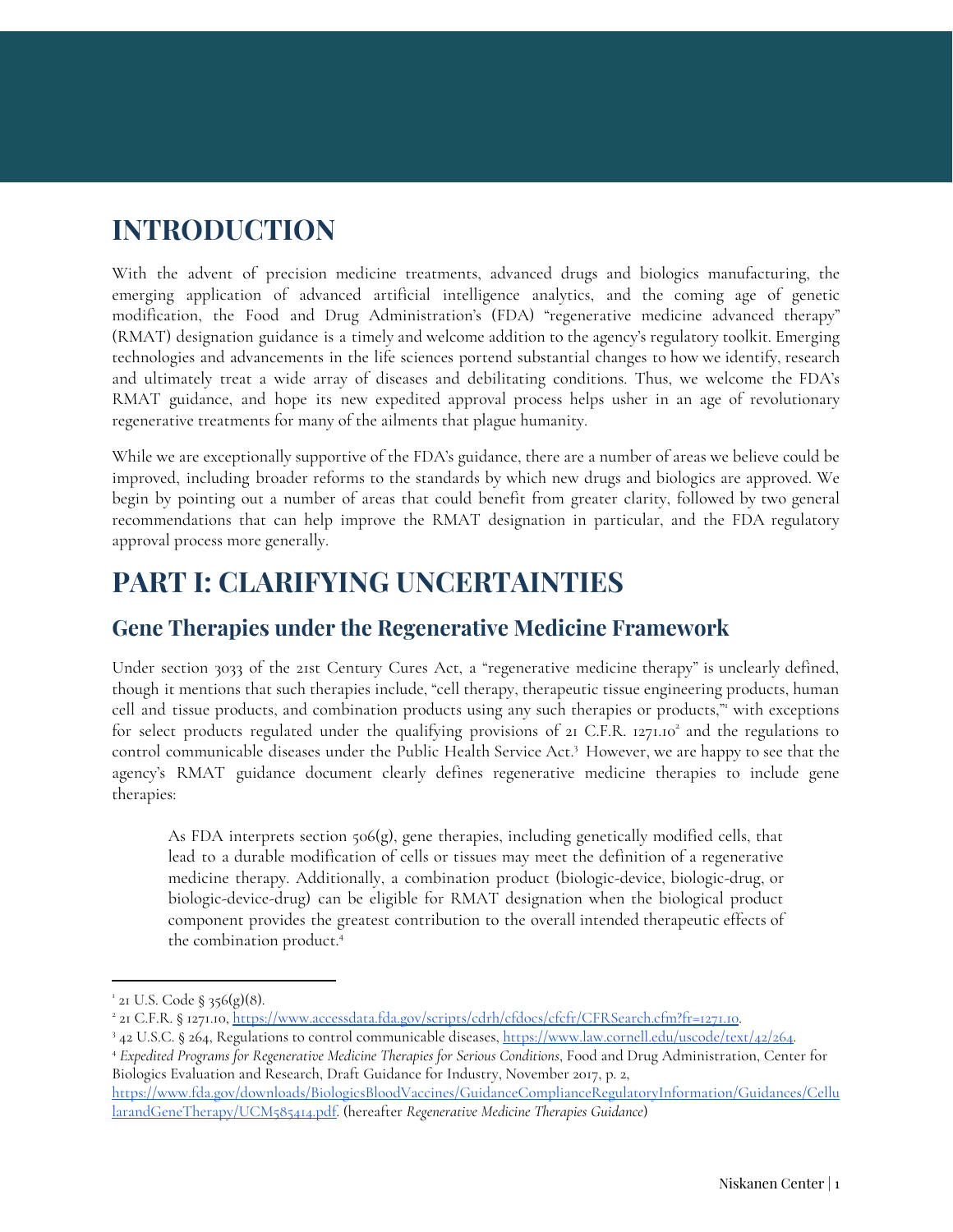As we interpret it, this definition suggests the agency would be supportive of most any drug, biologic, or cell therapy technique being designated as a "regenerative medicine therapy," so long as it meets the other two prongs of the criteria as laid out under 506(g) of the FD&C Act.<sup>5</sup> As it stands, the first criteria under 21 U.S. Code §  $356(g)(2)$  seems almost entirely superfluous, since any drug, biologic, or cell therapy would qualify, so long as it met the second and third criteria. Such a broad definition may lend to uncertainty and confusion, and while it is commendable that the agency makes itself available to new applicants wishing to inquire about specifics, the FDA could help ameliorate considerable uncertainty by providing greater clarity.

That having been said, we are wholly supportive of the explicit inclusion of gene therapies as qualifying for RMAT designation and commend the FDA for its foresight in such a decision. However, in the interest of assuaging concerns for market certainty, we would ask for additional specificity and clarity on this matter.

### **Standards of Clinical Evidence and Regulatory Reform**

We are supportive of the FDA's language that suggests a RMAT designation, unlike a Breakthrough Therapy Designation, "does not require evidence to indicate that the drug may offer a substantial improvement over available therapies."<sup>6</sup> Liberalizing the qualifying criteria in this way is a positive improvement over Breakthrough Therapy Designation standards, and we commend the agency for embracing such an approach.

Regarding the clinical evidence used to support a RMAT designation, the FDA's guidance notes its intention "to consider factors" that include "the nature and meaningfulness of the outcomes." This factor suggests a 7 reference to the agency's long-standing commitment to using standards such as "clinical utility" and "life outcomes" in making its determinations regarding the "safety and effectiveness" of new drugs, biologics, and cell therapies. Despite such considerations being slightly outside the scope of these comments, we mention them because in order to better capture the real benefit of RMATs beyond the expedited designation stage, the FDA needs to begin rethinking how it interprets these various standards and approval mechanisms. 8

One option, recently proposed by Commissioner Scott Gottlieb, is capitalizing on advanced technologies and artificial intelligence to collect and process data in real-time for pre-market approval analysis and post-market oversight and surveillance.<sup>9</sup> Another solution is to embrace a tiered categories of approval

<sup>5</sup> Those criteria stipulate that, "[a] drug is eligible for designation as a regenerative advanced therapy" if it: (1) meets the broad definition of a "regenerative advanced therapy" under 21 U.S. Code § 356(g)(8); (2) "is intended to treat, modify, reverse, or cure a serious or life-threatening disease or condition"; and (3) "preliminary clinical evidence indicates that the drug has the potential to address unmet medical needs for such a disease or condition." 21 U.S. Code §§ 356(g)(2)(B), (C).

<sup>6</sup> *Regenerative Medicine Therapies Guidance*, p. 6. ("As opposed to breakthrough designation, the RMAT designation does not require evidence to indicate that the drug may offer a substantial improvement over available therapies.")

<sup>7</sup> *Regenerative Medicine Therapies Guidance*, p. 6.

<sup>8</sup> For more information, see Ryan Hagemann, *Comments submitted to the Food and Drug Administration in the Matter of: Benefit-Risk Assessments in Drug Regulatory Decision-Making*, Docket No. FDA-2017-N-4076-0001, submitted October 19, 2017, [https://niskanencenter.org/wp-content/uploads/2017/10/Comments-Benefit-Risk-Assessments-FDA.pdf.](https://niskanencenter.org/wp-content/uploads/2017/10/Comments-Benefit-Risk-Assessments-FDA.pdf)

<sup>9</sup> "Expanding the FDA's capacity to utilize real-world evidence to evaluate the pre- and post-market safety and effectiveness of medical products would generate processes that could improve the efficiency of the regulatory process, better inform patients and providers about pre-and post-market safety, reduce some of the burdens that drive up the time and cost required to bring beneficial innovations to the market and address barriers that can make certain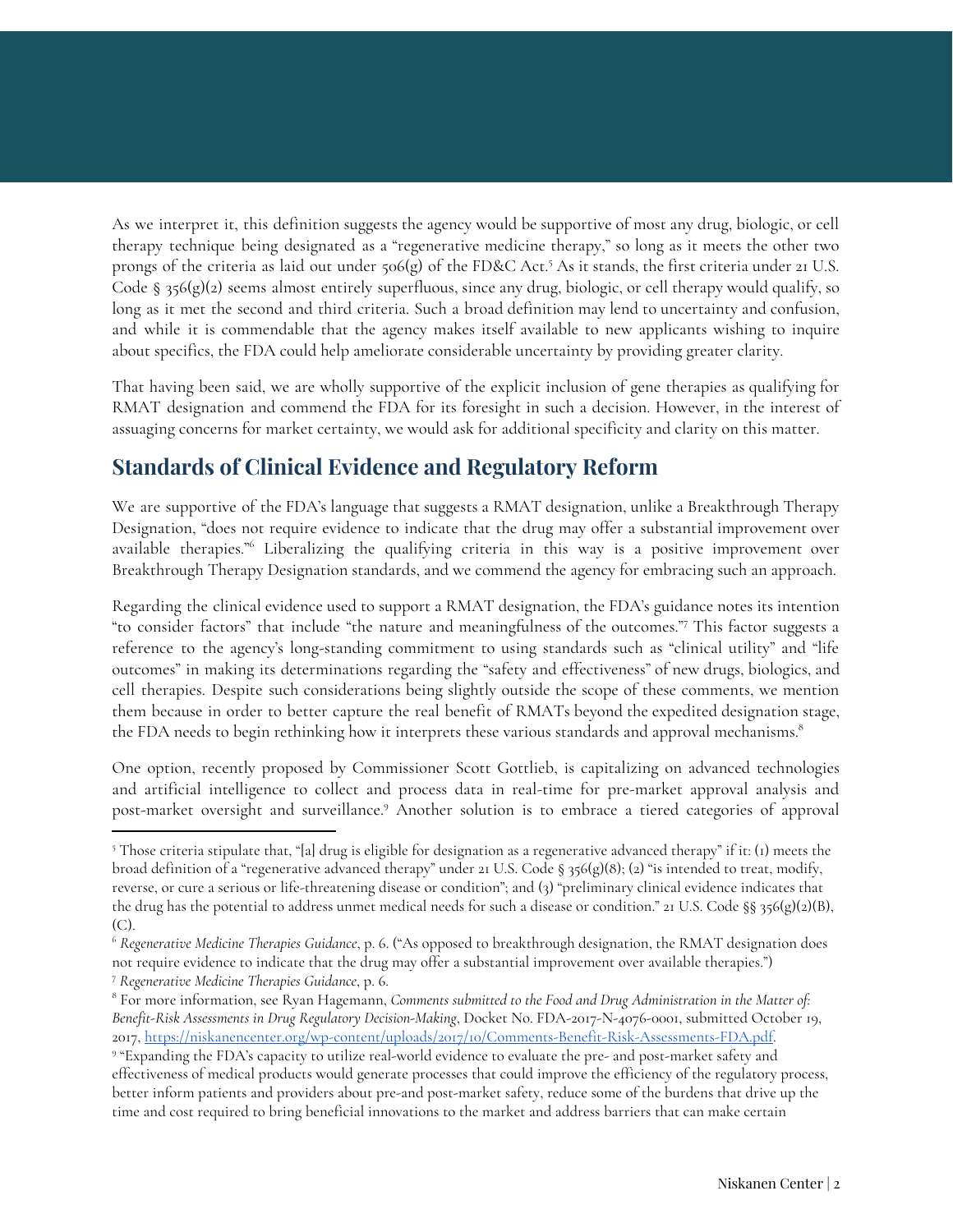process, by which new drug applications are reviewed based on the nature of evidence tied to support of a sponsor's claims of effectiveness.<sup>10</sup> A more "adaptive approval" system of approval like this could offer significant cost-savings for companies, while benefiting the FDA's overall mission of safeguarding public health by allowing the agency to focus scarce time and resources on those approvals that clearly require a higher approval threshold.<sup>11</sup> A similar initiative, also proposed by Commissioner Gottlieb, aims:

to establish a new paradigm for digital health technologies under which a company could market lower-risk products without FDA premarket review and market higher-risk products following a streamlined FDA premarket review if the company receives prior third-party certification for engaging in high-quality software design and testing (validation) and ongoing maintenance. This regulatory model would be fully proven and expanded from its current pilot status to a broader program. For low-risk products, rather than evaluate each individual digital health product before the product comes to market, the FDA would instead focus its resources on validating the quality of a firm's software design and the firm's methods for certifying the quality and reliability of its underlying software performance. The agency would further reduce the time and cost of market entry of digital health technologies while assuring appropriate patient safeguards by relying on post-market collection of real-world data to support new and evolving product functions.<sup>12</sup>

Given the commitment to a pilot study that mirrors certain features of an adaptive approval system for digital health technologies, a similar framework for a pilot program focused on drugs, biologics, and gene therapies should be considered as a means of improving other avenues of the agency's regulatory approval process.

### **Endpoints and Clinical Trial Designs**

The guidance explicitly notes that one criteria that may qualify RMATs for accelerated approvals is consideration of "previously agreed-upon surrogate or intermediate endpoints that are reasonably likely to

[https://www.fda.gov/NewsEvents/Newsroom/PressAnnouncements/ucm596554.htm.](https://www.fda.gov/NewsEvents/Newsroom/PressAnnouncements/ucm596554.htm)

<http://www.josephgulfo.com/wp-content/uploads/2016/11/161120-Categories-of-approval-MI3.pdf>.

important safety and effectiveness information around the real-world use of products hard to collect and evaluate." Statement from FDA Commissioner Scott Gottlieb, M.D., on Administration's request for new FDA funding to promote innovation *and broaden patient access through competition*, FDA Statement, Feb. 13, 2018,

<sup>10</sup> *Tiered Order of FDA Approval Based on Evidence and of Effectiveness*, Fairleigh Dickinson University Initiative for Patient-Centered Innovation, Report #10, Nov. 2016,

<sup>11</sup> Such an approach "would involve a series of approval stages that would iteratively expand the market for a drug based on the evidence generated about the drug's risks and benefits. Adaptive approval contrasts with the binary approach to drug approval that predominates today, whereby a drug is approved or rejected based on a given data package at a single moment in time; the binary approach fails to adequately acknowledge and signal evolving knowledge about risks and benefits." *Report to the President on Propelling Innovation in Drug Discovery, Development, and Evaluation,* Executive Office of the President, President's Council of Advisors on Science and Technology, Sep. 2017, p. 66, [https://obamawhitehouse.archives.gov/sites/default/files/microsites/ostp/pcast-fda-final.pdf.](https://obamawhitehouse.archives.gov/sites/default/files/microsites/ostp/pcast-fda-final.pdf)

<sup>12</sup> *Statement from FDA Commissioner Scott Gottlieb*.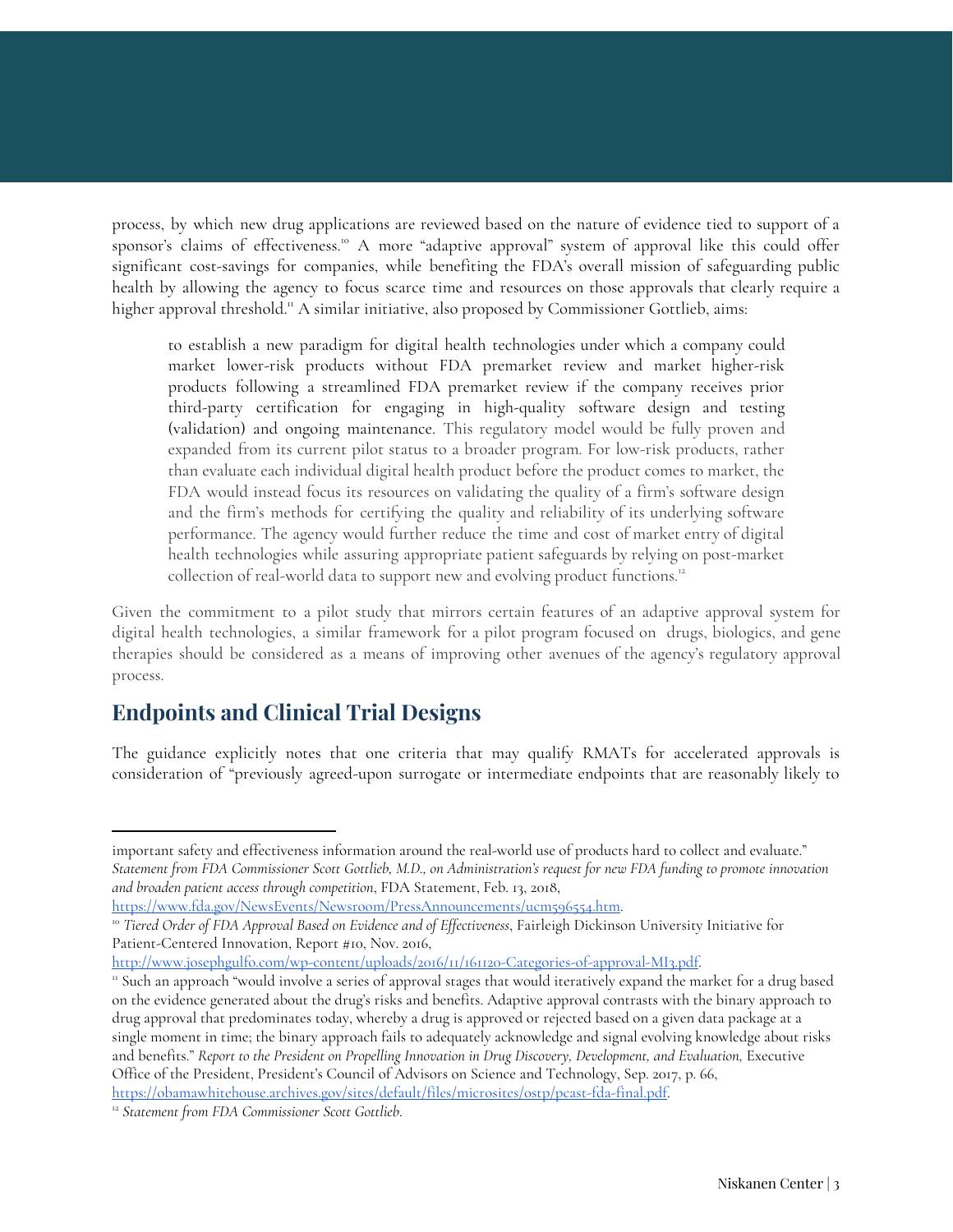predict long-term clinical benefit."<sup>13</sup> The guidance notes a particular example of how novel endpoints *could* be considered in establishing clinical "meaningfulness":

For regenerative medicine therapies that are cellular or tissue constructs intended to replace a tissue or organ, CBER recognizes that assessment of the long-term effectiveness of the construct might not be feasible prior to marketing approval. For these products, CBER could consider short-term performance to be novel, clinically meaningful efficacy endpoints. For example, in some rare diseases, there will likely be a limited number of affected individuals eligible to enroll in clinical trials. Innovative trial designs, such as trials that compare several different investigational agents to each other and a common control, may be particularly useful in studies of regenerative medicine therapies to treat rare diseases. 14

Unfortunately, by focusing solely on shorter-term endpoints in establishing clinical utility (which, as indicated *supra*, is itself a notoriously unclear standard of evaluation), the RMAT guidance completely disregards the potential for longer-term endpoints to serve as useful indicators of effectiveness in longevity studies aimed at the extension of healthy lifespans. Indeed, in healthy lifespan extension studies the endpoint should be the moment of death. This is the only robust way to measure if a therapy can extend life or not. In the case of human studies, such evaluations take too long.<sup>15</sup>

However, we also know how certain biomarkers are related to disease progression and amelioration, and in the future we may be able to find ways to connect biomarkers to the estimated lifespan (there are some attempts in medical mobile applications to do that already), in which case such drug trials could use certain biomarkers and a corresponding lifespan as an endpoint. The FDA should consider these potential future scenarios, given one of the values of RMAT designations will undoubtedly be healthy lifespan extension drugs, biologics, and gene therapies.

Similarly, in designing clinical trials for RMATs, we would suggest easing the burdens on including elderly populations in such trials. Given that many regenerative medicines have rejuvenation as a functional aim, it only makes sense to include older populations in trials. The FDA should consider examining the potential for greater proportional representation of elderly populations in RMAT clinical trial designs, with a specific eye towards accommodating their mobility limitations. Therefore, we would recommend the inclusion of these recognitions under section IV of the RMAT guidance ("Considerations in Clinical Trial Designs").

### **PART II: RECOMMENDATIONS**

Overall, the RMAT guidance is an immensely positive step forward and wholly support its provisions. However, we believe there are a number of areas that could benefit from additional clarification, as well as broader changes to the FDA's approval process that would better accommodate drug, biologic, and gene

<sup>13</sup> *Regenerative Medicine Therapies Guidance*, p. 9.

<sup>14</sup> *Regenerative Medicine Therapies Guidance*, p. 11.

<sup>&</sup>lt;sup>15</sup> To clarify, we are not suggesting that such longer-term endpoints be the default standard, but rather wish to point out that in clinical trials specifically designed to determine the effectiveness of "lifespan extension" treatments, such endpoints have significant value for researchers. Given the particular relevance of regenerative medicine therapies to the healthy lifespan extension field, it is notable that such a mention was left out of the RMAT guidance.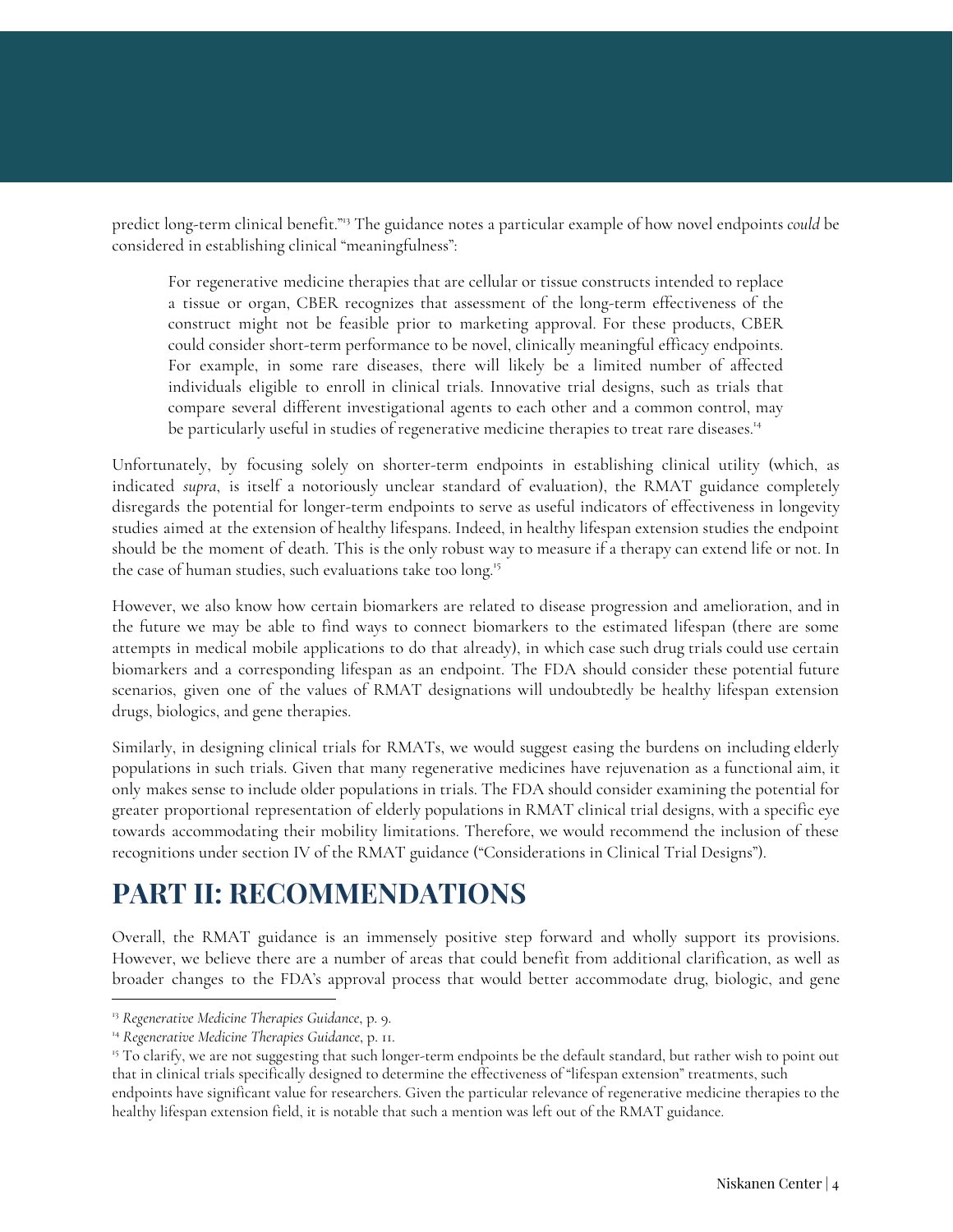therapy approvals, especially in the context of anti-aging and healthy lifespace extension research and development.

#### **1. Refrain from predicating a RMAT designation approval on a showing of "clinical utility" or "improved life outcomes."**

The inclusion of gene therapies in the FDA's interpretation of section 506(g) is an excellent decision, and one we support. However, the broad nature of considering "the nature and meaningfulness of the outcomes" for RMAT designations is a cause for concern—as is the explicit mention of potentially predicating accelerated approval for RMATs on "surrogate or intermediate endpoints that are reasonably likely to predict long-term clinical benefit."<sup>16</sup> Under its organic statute,<sup>17</sup> the FDA is granted immense flexibility in determining standards for what constitutes a "safe" and "effective" drug, but the current approach focusing on "clinical utility" outcomes premised on an "average patient" standard in pre-market approvals fails to appropriately narrow the scope of analysis, resulting in a less-than permissive approach that obfuscates the standard(s) for establishing a drug's effectiveness.<sup>18</sup> As such, we would recommend the FDA refrain from tying ultimate approval of an RMAT-designated product to these standards.

#### **2. Consider broader reforms to the agency's approval standards by convening a multistakeholder process.**

Although the agency has taken important steps towards easing the approval pathway for regenerative therapies, the benefits of such treatments may be far more pronounced when coupled with non-RMAT designated drugs and biologics. In order to maximize the benefits from this guidance, the FDA needs to begin considering reforms to its "safe" and "effective" standards for drug approvals, preferably by convening a multistakeholder process or other collaborative discussion forum to consider potential improvements to the current system. Such an approach would provide the agency with a low-cost method of effectively and transparently engaging with members from the patient advocacy community, civil society, and other interested stakeholders.

<sup>16</sup> *Id*., 9.

<sup>&</sup>lt;sup>17</sup> 21 U.S.C. § 314.125(b).

<sup>18</sup> Joseph V. Gulfo and Jason Briggeman, *Fostering Resilience in the Medical Marketplace: A Plan for Reform of Pharmaceutical Regulation*, Farleigh Dickinson University Initiative for Patient-Centered Innovation, (*forthcoming*), p. 8. ("Clinical utility is an elusive standard—it is tantamount to proving that there are, in some overall and ultimate sense, benefits to patient health from a product. Generally, even the best science cannot produce conclusive evidence on such a question, as attested by the many conflicting studies of the health effects of aspirin, for example. Aspirin is a safe and effective product, when used in accordance with its labeling—it generally delivers the promised effect to alleviate pain—but scientists continue even today to investigate whether taking aspirin is ultimately 'good' with regard to different health risks, for different types of patients, over the long run, and so forth. … If we do not have the answers on ultimate patient outcomes from taking aspirin … there is little chance of correctly identifying ultimate health outcomes from any given new drug.")